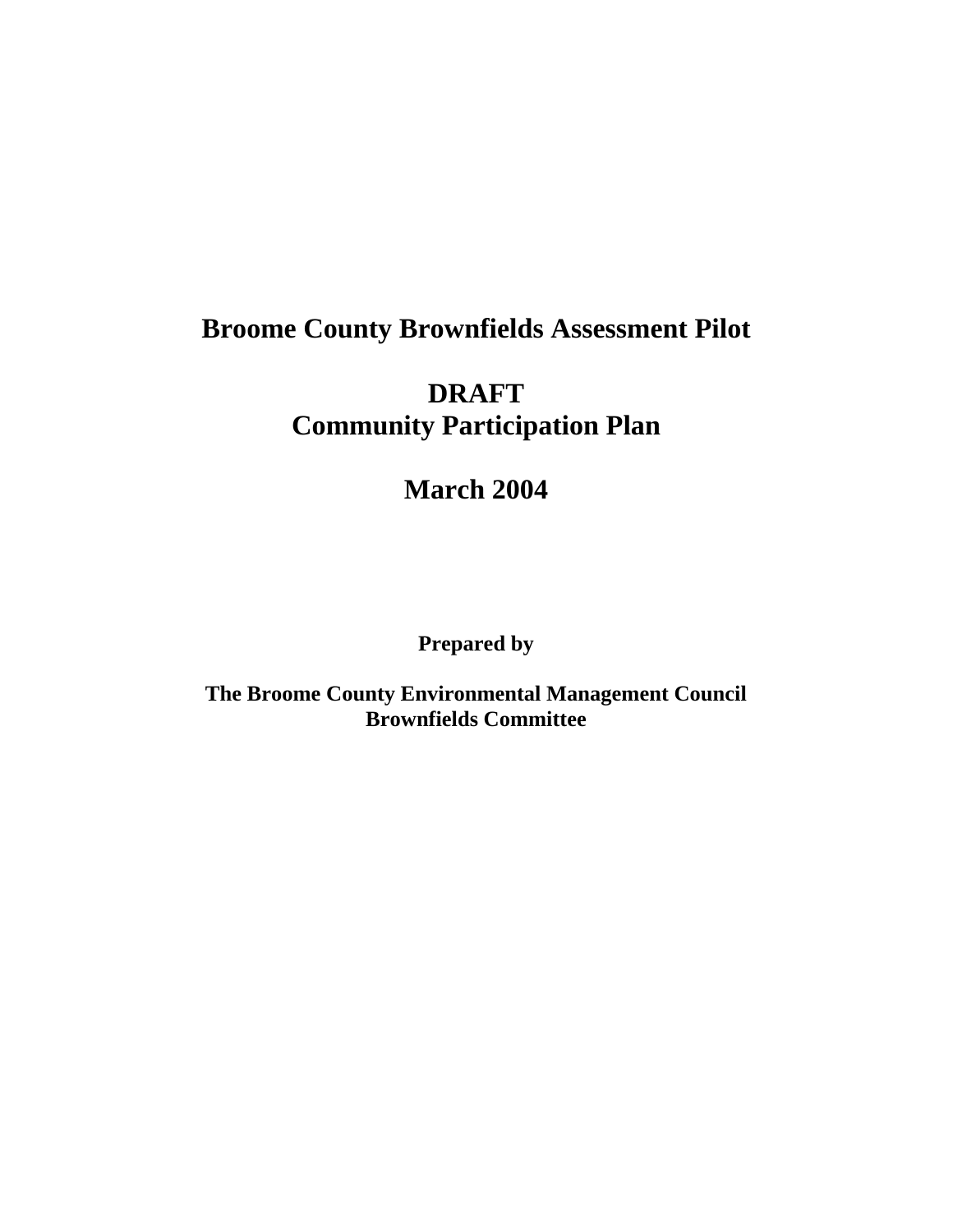The Environmental Protection Agency (EPA) requires Brownfield Assessment Pilot (Pilot) participants to develop and implement a Community Participation Plan (CPP). This CPP outlines activities undertaken by Broome County that led to their pursuit of EPA funding, describes overall goals and objectives of the Pilot and the CPP, and sets forth a course of action to exchange information with and solicit input from citizens, community organizations, and public and private entities on various aspects of the Pilot. The Broome County Environmental Management Council's (EMC) existing Brownfields Committee (BFC), formerly a subcommittee, will be the foundation for long-term community involvement throughout the Pilot.

## **I. BROOME COUNTY BROWNFIELDS ASSESSMENT PILOT OVERVIEW**

## **A. Background**

Broome County has a history of industrial development concentrated within the populated urban core communities of the City of Binghamton and the Town of Union. Over the years, turn-of-the century industrial plants became increasingly inefficient to operate. This caused some companies to relocate elsewhere, while others built new facilities on greenfield sites at the edge of the urban core, or abandoned their properties entirely. These trends contributed to the creation of numerous suspected or known contaminated sites in Broome County.

In addition, economic restructuring compounded these trends. Since 1985, Broome County's manufacturing employment declined 40 percent, poverty rates increased 31 percent since 1989, and for 30 years, the County saw a 9.5 percent decline in population. Abandoned or idle buildings inevitably deteriorated and became community health threats and eyesores that resulted in dis-investment by neighboring property owners.

Broome County leaders are considering several initiatives to deal with the related problems of out-migration of capital, eroding economic base, and the resulting poverty:

## a) Revitalize key gateway areas

The Binghamton Metropolitan Transportation Study (BMTS), the local transportation planning organization, has begun comprehensive analyses of urban area gateways, many of which are marked by abandoned and deteriorated properties that have a blighting influence on their neighborhoods and beyond their immediate surroundings. Recognizing that first visual impressions can negatively influence a community's sense of place, pride, and purpose, BMTS will assess the impact that essential urban area gateways have on communities.

## b) Create regional business park system

The Broome County Plan for Sustainable Economic Development (The BCPlan), adopted late 2002, consists of an economic and demographic analysis, infrastructure assessment, target industry analysis, a land use strategy, and an action plan for revitalization.

One conclusion of The BCPlan is that the County should revive existing urban centers, because of potential costly infrastructure expansions at existing corporate parks and a lack of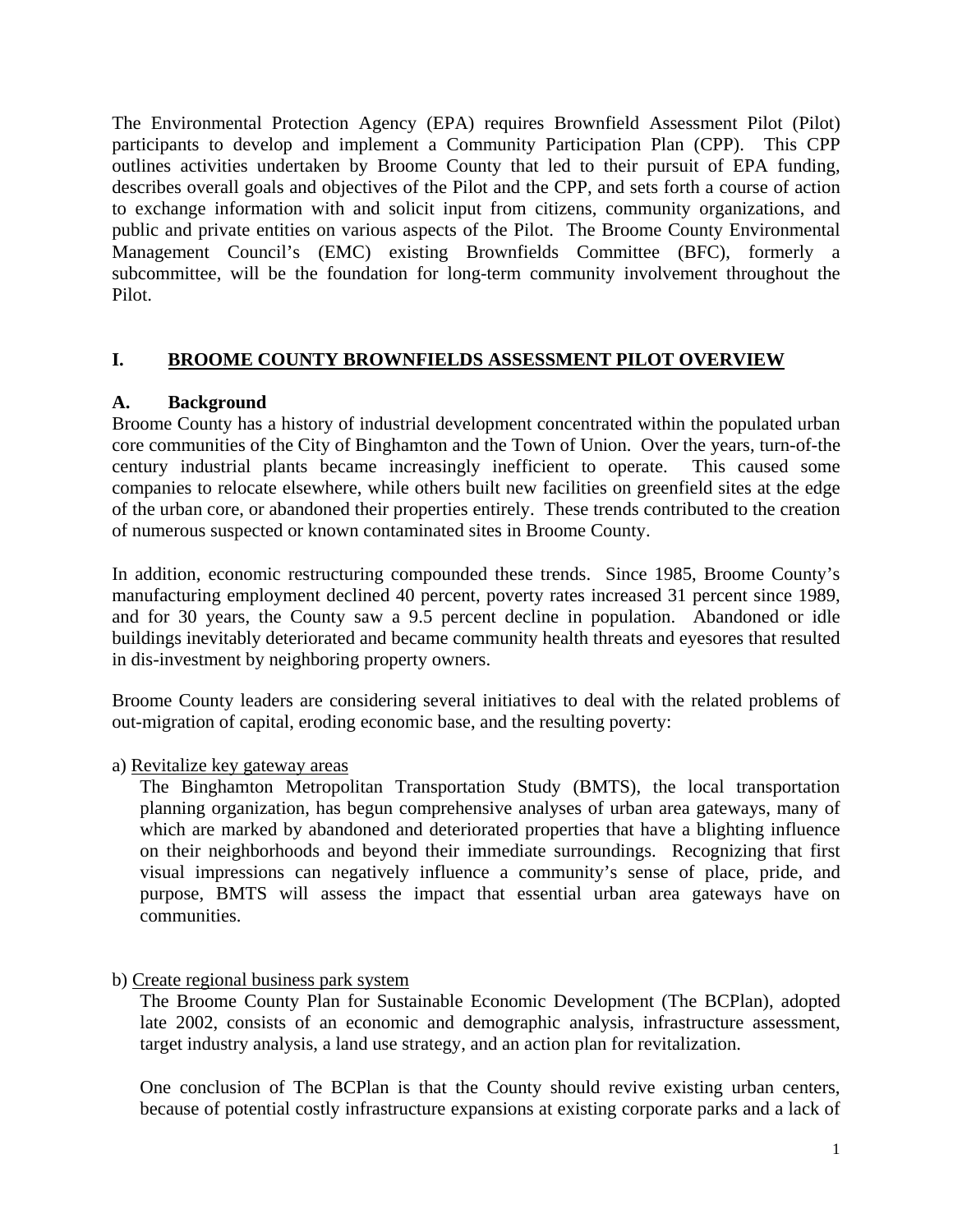shovel-ready urban land for development, which encourages sprawl into valued greenspaces. Furthermore, The BCPlan recommended that the large number and key locations of brownfield sites in the County will play a pivotal role in the creation of a network system of smaller business parks.

As these two initiatives go forward, a single property with known or suspected contamination could block the entire effort.

## **B. Pilot Goal and Objectives**

The goal of the Pilot is to use brownfield clean ups as the centerpieces of Broome County's economic revitalization by characterizing pollution, if any, at strategically located sites and facilitating their clean up.

Several objectives were identified to accomplish the overall goal of the Pilot. One objective is to develop a tool for use by county and municipal planners to evaluate environmentally contaminated sites for potential redevelopment. A second objective specifically seeks to underwrite the cost of Phase I and Phase II environmental site assessments and conceptual end use plans for brownfield properties that are in one of two categories:

- a) site(s) that occupy a prominent position in key gateway areas and have a blighting influence on the community; and/or
- b) site(s) that are described in The BCPlan as ideal locations for the proposed business park system.

## **C. Pilot Management and Coordination**

The Broome County Department of Planning and Economic Development will administer the Pilot; the County's Chief Planner will be the Project Coordinator.

The Department of Planning and Economic Development formed a Brownfields Management Team to coordinate the project. It consists of the County Planning Commissioner, the Brownfields Project Coordinator, the EMC Director, the Chairperson of the EMC Brownfields Committee, and a representative of the Broome County Health Department's Division of Environmental Health Services.

## **II. ESTABLISHED COMMUNITY PARTICIPATION EFFORTS**

#### **A. Environmental Management Council – Citizens Environmental Advisory Group**

The Broome County Environmental Management Council (EMC) is a local citizen volunteer environmental advisory group that analyzes topics of concern in order to formulate public policies for decision makers related to environmental quality, protection, and conservation of local resources. Representation on the EMC is comprised of voting members that include citizens (Members-at-large), students (one each from a local high school, the local community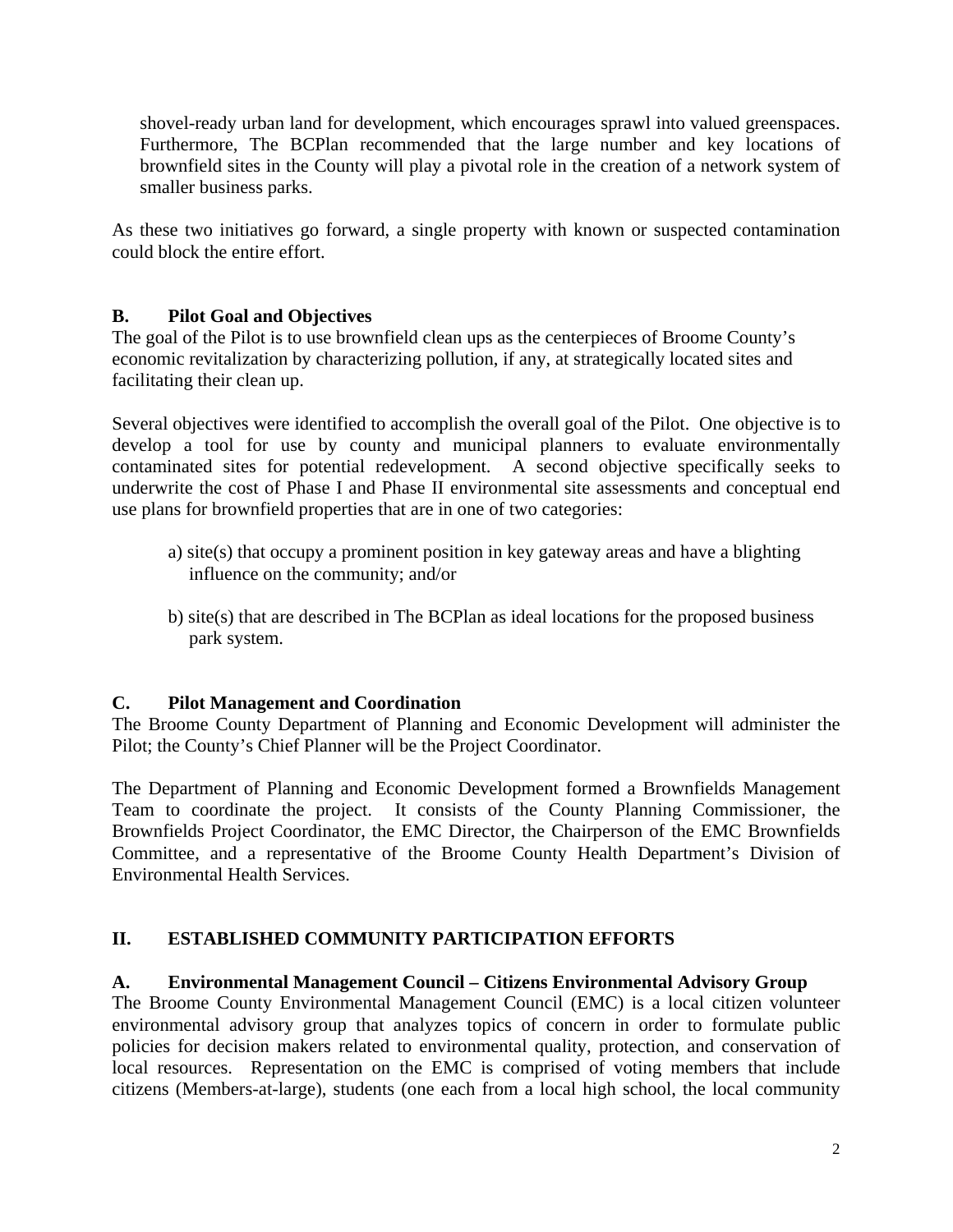college, and Binghamton University), local conservation advisory commissions, and local cooperative extension and soil and water conservation service agencies. Non-voting members include County legislative representatives, County department heads (Parks, Planning, Public Works, Solid Waste Management and Environmental Health) and associate members (citizens). The EMC has advised County and local government on environmental matters since 1971.

The EMC uses an information gathering and exchange process consisting of regularly scheduled open committee meetings, information forums, special presentations, and opinion polls to draw on and receive input from a wide range of interested individuals and community and civic stakeholders. EMC staff maintains comprehensive mailing and email address lists for outreach.

The EMC also identifies and draws attention to environmental concerns through public education programs. The staff and volunteer members of the EMC issue public notices, press releases and public service announcements, cosponsor presentations and promotional events, offer advisory resolutions, and publish and maintain a small library of fact sheets, reports, plans and technical papers. In 2001, the EMC expanded the community's access to its resources through the EMC page of the Broome County website: www.gobroomecounty.com. Meeting announcements and minutes, press releases, educational brochures, volunteer opportunities, public participation activities, EMC position statements, and web-related links to other environmental references are just some of the internet resources now readily and regularly available to the public.

Apart from the work of traditional standing committees, the EMC formed many ad-hoc committees or task forces to evaluate specific environmental issues. Throughout its history, the EMC task forces established themselves as reliable and credible sources of environmental information. Notable EMC task forces included the following:

the Energy Task Force (1979), the Lawn Chemicals Task Force (1985), the Recycling Task Force (1985), the Landfill Task Force (1986), the Water Task Force (1989), the Solid Waste Task Force (1990), the Household Hazardous Waste Task Force (1991), the Sewage Treatment Task Force (1992), the Composting Task Force (1992), the Lead Abatement Task Force (1993), the ISTEA Task Force (1993), the ad-hoc Committee on Alternative Transportation (1994), the Pesticide Neighbor Notification Task Force (2000), and most recently, the Brownfields Task Force (a.k.a. the Brownfields Subcommittee) (2000).

Notable EMC achievements involving community-based participation and educational outreach programs include the following:

#### • Assisted Landfill neighbors.

 In 1985, the EMC assisted residential neighbors of Broome County's Landfill in getting the State Department of Environmental Conservation to impose operating permit conditions on the County, and helped create a citizens advisory committee to advocate for their needs. In 1996, the EMC participated in negotiations for the first host community benefit agreement for landfill neighbors and assisted with environmental impact statement analysis for the County's 100-acre landfill expansion project.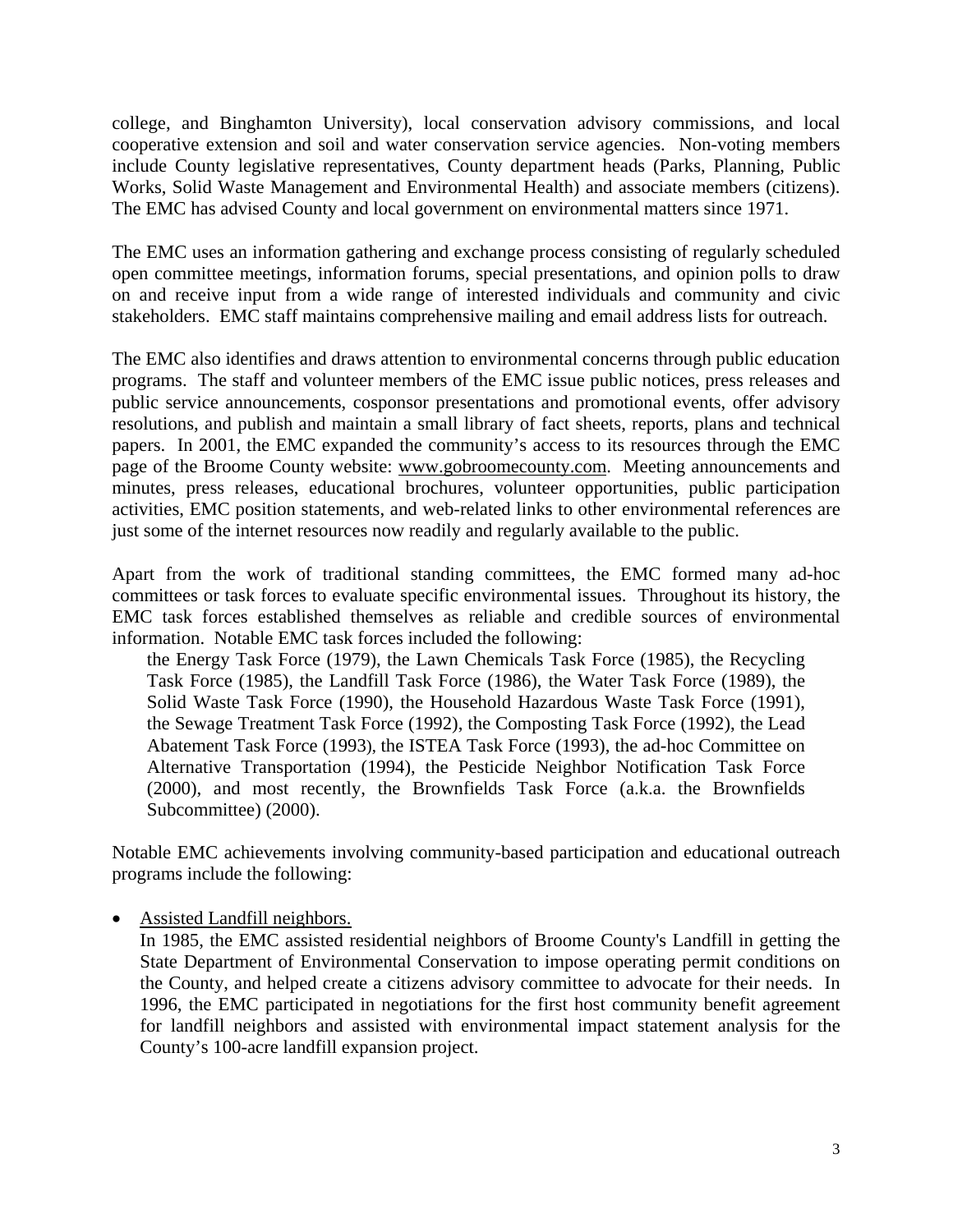Every two years, the EMC solicits nominations for representation on the Landfill Citizen Advisory Committee (CAC) from residents within ½ mile of the landfill. The EMC uses real property tax records and the County's geographic information system to identify residents that are eligible to make a nomination and vote. The EMC provides each eligible resident with excerpts from the adopted Host Community Benefits Agreement, which describes the structure, function, and powers of the Landfill CAC.

• Identified toxic waste sites

 The EMC's interest in brownfields spans many years. In 1979, the EMC published a registry of hazardous waste dumpsites in the County, drawing on personal accounts from the public, aerial photography, fieldwork, Sanborn fire insurance maps, and other sources. The local registry resulted in many of these sites being listed and targeted for remediation under New York State's Superfund program. In 2000, the EMC's Brownfield Subcommittee, then a subgroup of the EMC's Natural Resources Committee, invited discussions about abandoned and underused properties to begin compiling information about known and suspected brownfields in the County and began researching funding opportunities for their clean-up and redevelopment. Also, in early 2002, the EMC shared information and maps about federally and state listed hazardous waste sites at a local annual public education event (Earth Fest).

### • Sponsored Riverbank Clean Up Program.

 Since 1990, the EMC has organized 18 annual stream and riverside community clean-ups, educating citizens about the value of water resources and the potential impacts that illegal dumping poses on local watershed protection. Over 400 citizens have committed to act as environmental stewards for local water resource protection.

Topics of current interest to the EMC include natural resource conservation and protection, recycling and solid waste management, brownfield clean up and redevelopment, and metropolitan greenway and river trails development, among other things.

## **B. BMTS Gateway Access Study**

A core principal of BMTS is "we plan best when we plan with the community, not for the community". BMTS solicited public comments in 2002 while preparing the community's longrange transportation plan *Transportation Tomorrow: 2025*. Because of community input, BMTS included access routes into Binghamton as high priority metropolitan corridors, and initiated a City of Binghamton Access Study. The so-called gateway project is emblematic of efforts to ease the problems associated with urban decay that Binghamton shares with many cities upstate.

Reaching consensus on gateway streets facilitates what concepts the public supports. In early 2003, BMTS invited the public to express their visual preferences during the public outreach phase of the Gateway Access Study by asking them to take the Gateway Visual Preference Survey™. This survey, compiled by a vision planning consulting firm, was administered at a series of public meetings and through the BMTS interactive web site: www.bmtsonline.org. Residents rated ideas offered to improve several main routes to the city.

The intent is that the investment of public transportation funds in visual alterations will leverage private investment and generate renewed economic activity in the area. Properties on the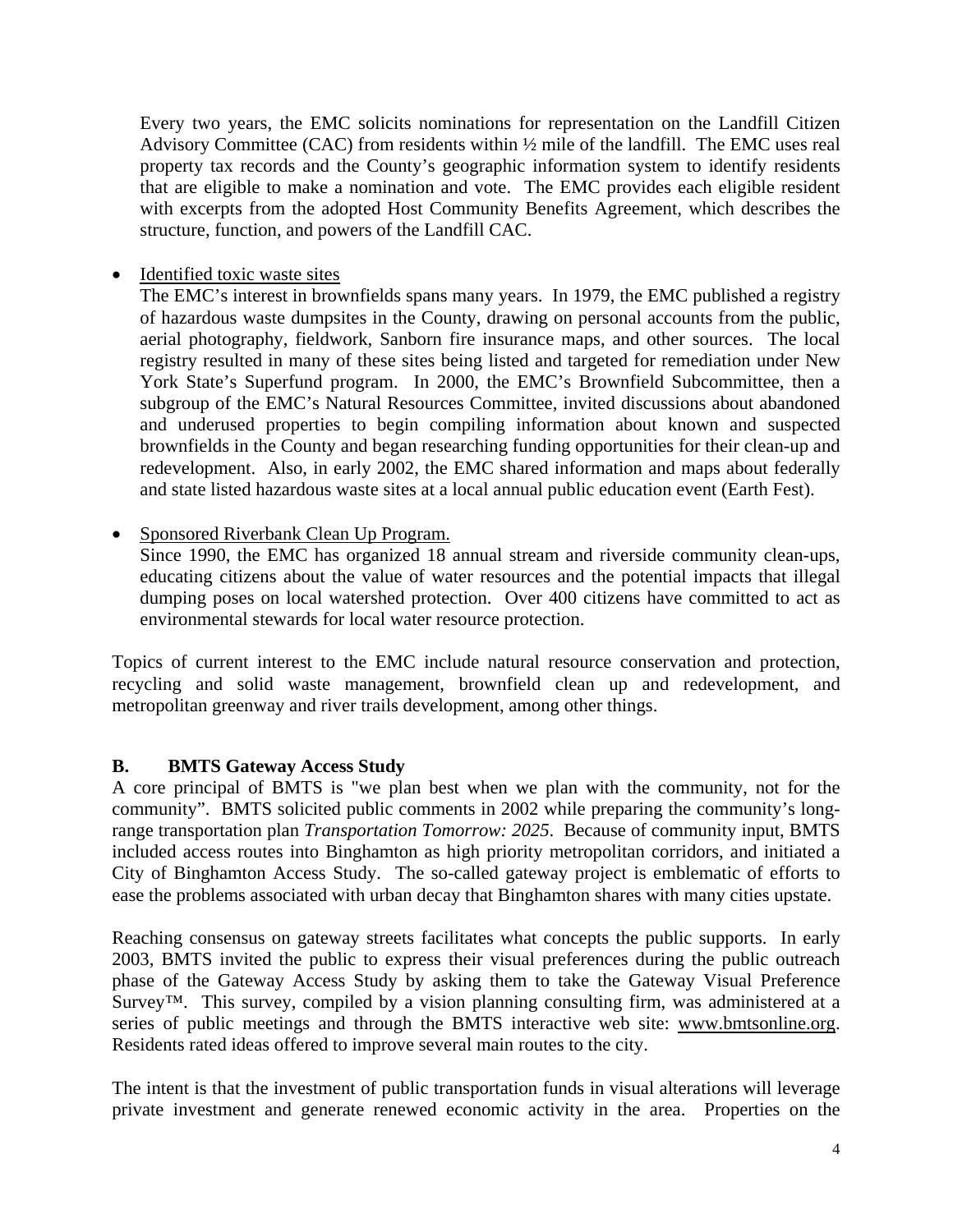gateway streets become more desirable and increase in value, providing an incentive for redevelopment.

BMTS strives to involve a large number of residents and business owners, representing a broad cross-section of the community. BMTS asked the EMC to help spread the word about this public opinion opportunity, because of the EMC's track record of reaching the community through their resource channels.

### **C. Broome County's Plan for Sustainable Economic Development**

In 2002, consultants for The BCPlan identified the need for broad public involvement to engage the entire community in expanding business opportunities, and actively sought the community's insights, opinions, and suggestions. This was accomplished in a number of ways, including the development of an interactive website, www.theBCPlan.com, designed to facilitate a two-way communication learning process (over 3 months, the website had 3,600 total page views; 880 unique visitors, 425 of which visited more than once); establishment of a Steering Committee to oversee development of the The BCPlan and serve as the primary source of input; and through consultant interviews and focus group sessions with community stakeholders identified by The BCPlan Steering Committee.

To assess the area's strengths, weaknesses, opportunities and threats, The BCPlan consultants created a report based on findings reflecting the collective effort and input of local stakeholders including the Broome County Planning Department, the Broome County Industrial Development Agency, the Broome County Chamber of Commerce, Partnership 2000, the Economic Development Council of the Southern Tier, the Broome-Tioga Workforce Board, Binghamton University, local industry, real estate developers, utility providers, and various community and civic organizations, including the EMC.

In addition, to examine current city and county land use strategies, the consultants met with the County Planning Department, the EMC, and real estate developers to understand the history of development in Broome County. From these meetings, the consulting team identified past problems and successes with land use and land availability. In particular, the EMC and its Natural Resources Committee sponsored a forum as part of their ongoing effort to educate and involve the public in local land use planning decisions. The EMC compiled ideas that maintain and improve livability, reduce urban sprawl, and maintain the core communities. The EMC's Natural Resources Committee and its then Brownfields Subcommittee identified a hierarchy of land use, placing brownfields redevelopment high on a priority order versus greenfield development. The EMC submitted land use recommendations to the consultants for their consideration that became the framework for the Land Use Strategies component of The BCPlan.

## **III. COMMUNITY PARTICIPATION PLAN**

## **A. Community Participation Plan (CPP) Goals and Objectives**

The existing EMC Brownfields Committee will be the foundation for the Brownfields Assessment Pilot CPP. Goals and objectives for citizen involvement are as follows: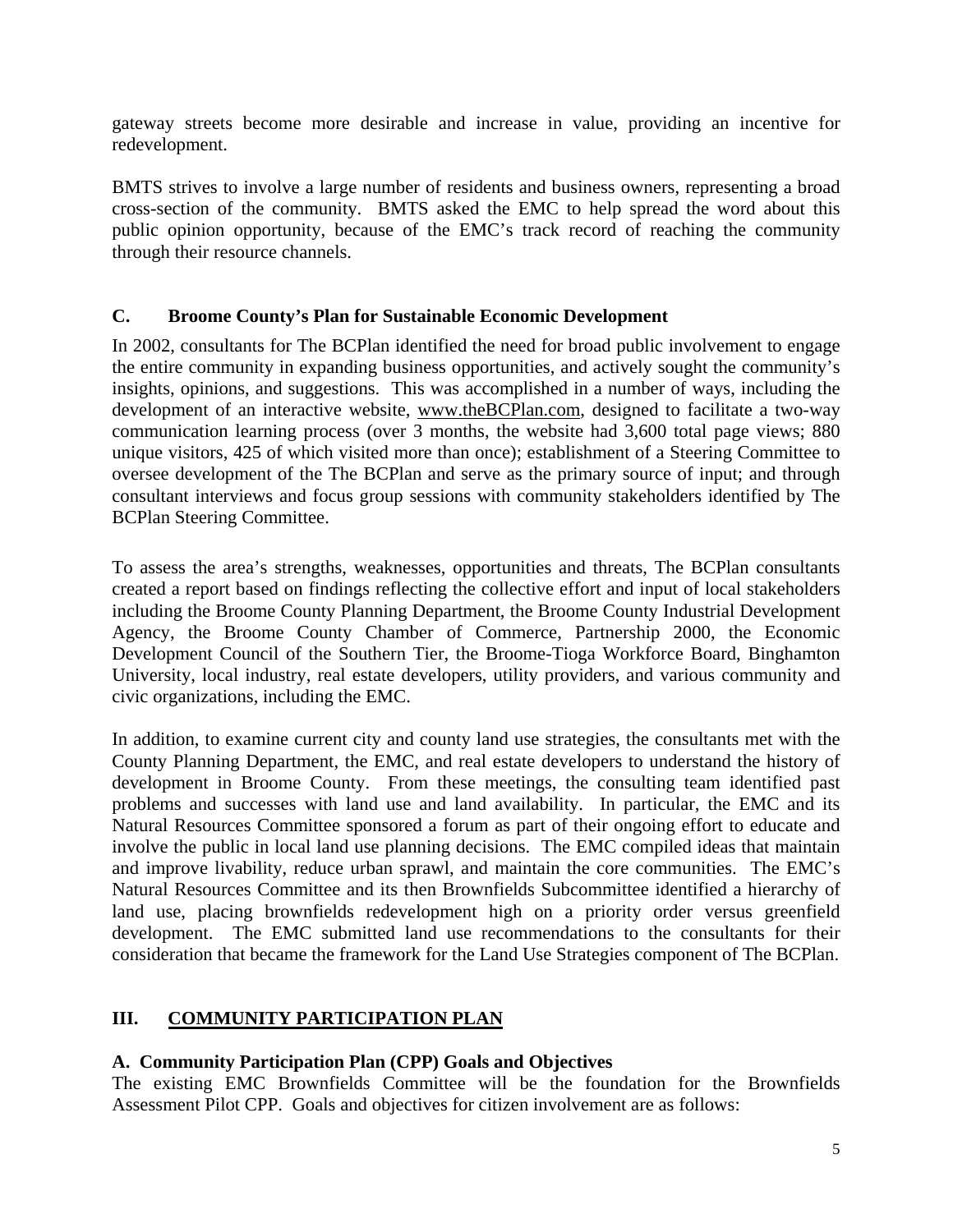- To educate municipalities as to the overall goals and objectives of the Pilot Engage targeted communities to support economic development efforts by strategically redeveloping abandoned or underused sites with real or perceived environmental contamination. This will improve Broome County's pre-qualified land stock for
- To inform residents in neighborhoods near targeted sites to be assessed and remediated Ensure that targeted communities understand the public benefits that brownfields redevelopment provides when attracting and retaining new businesses in their area.

Ensure the protection of public health and the safety of residents by educating targeted neighborhoods about a site's suspected and/or known environmental threats.

• To solicit input for redevelopment plans Encourage neighborhood involvement in targeted redevelopment efforts that generate economic growth and prosperity for long-term economic stability of an area.

Ensure the identification of local needs that are of greatest importance to targeted communities.

## **B. EMC Brownfields Committee**

redevelopment.

The EMC established a Brownfields Subcommittee of its Natural Resources Committee in 2000 (fall). The subcommittee became a standing committee of the EMC in 2004. It is comprised of EMC members, local and state government representatives, and agencies, experts and members of the public that supply information, skills, and perspectives. The Brownfields Committee (BFC) was established to rank and develop a prioritized list of high-economic value, lowenvironmental risk brownfield sites in Broome County, and promote the identification, characterization, and cleanup of sites with higher environmental risks that have significant redevelopment potential. The BFSC has already achieved several milestones that will aid in the implementation of the Pilot and the associated CPP, including:

• research and identification of sites for inclusion in the Broome County Planning and Economic Development's Brownfields Database. Over 80 abandoned or idled properties, with known or suspected contamination have been identified throughout the County, many of which would make ideal targets for the Pilot. The prospects include former dumpsites, dry cleaning facilities, metal forging plants, and various high-technology manufacturing plants, among others.

The inventory was built using existing public data, Sanborn Maps, interviews with key officials, digital aerial photography, and tax assessor's records. The inventory data was augmented with economic development criteria such as highway access, zoning, and lot size. The resulting database was geocoded to match the County Planning Department's Geographic Information System (GIS). This work evolved as the basis for the Pilot.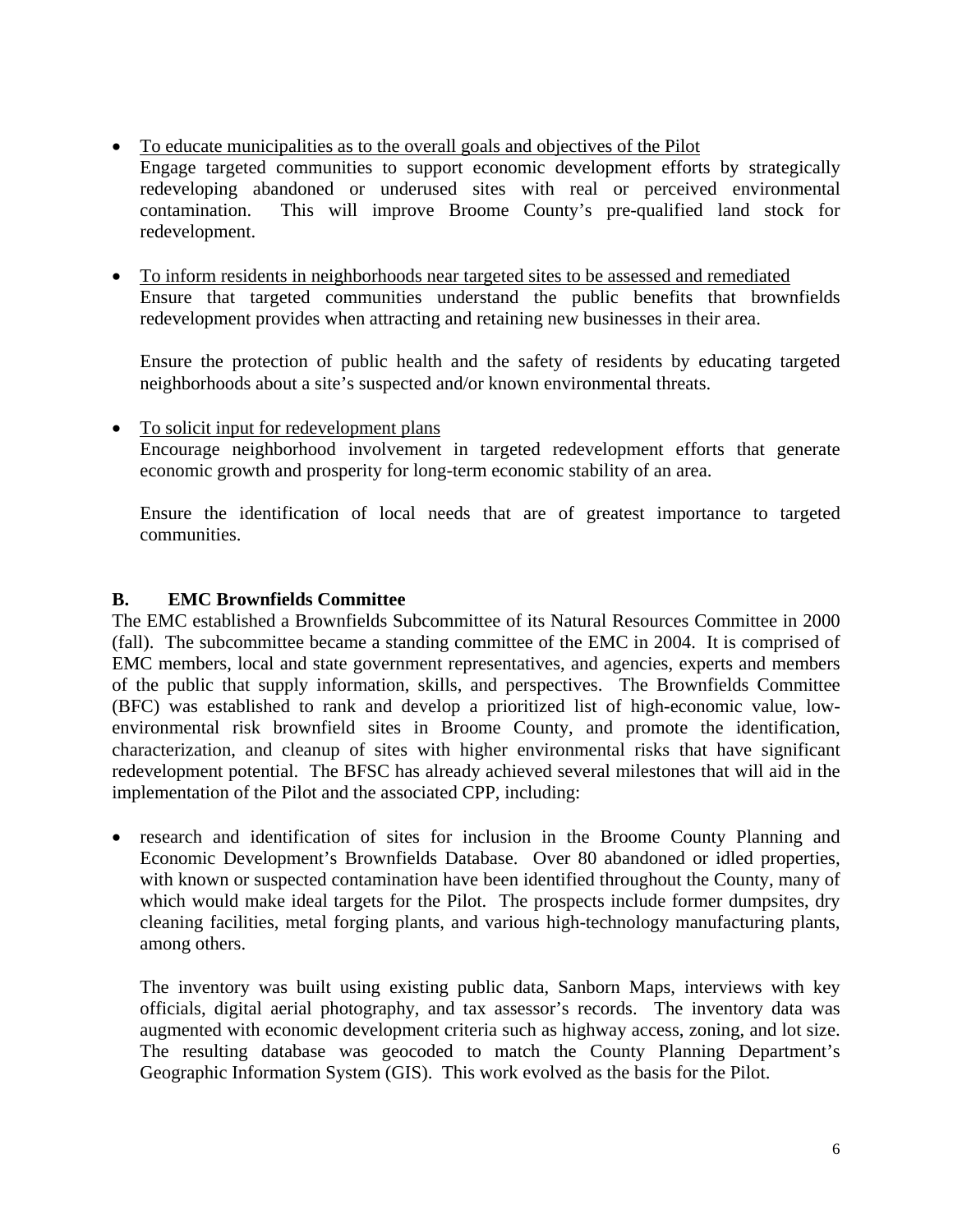- identification of potential funding sources for brownfield investigation and cleanup
- examination of strategies to aid local governments and economic development agencies in the identification of redevelopable properties, while flagging those with significant liability potential, and
- education of BFC members and public visitors through a myriad of guest speakers including consultants, and experts from other communities with brownfield revitalization experience.

In 2002, the BFC developed and refined evaluation criteria for brownfields sites included in the County's database. The committee chose to avoid assigning a numerical ranking, which would imply that there was mathematical precision in the evaluation. Instead, the BFC chose to develop, through database queries, a list of top 20 sites based on each of the following considerations:

- Legal and Financial Considerations: This methodology, which is still evolving, will account for each site's Empire Zone status, ownership (public or private), each site's physical status (vacant lot, vacant building or occupied building), the financial status of each site (rental income, no income or financial liabilities), and the legal status of each site (for sale, viable responsible parties, or orphan site).
- Land Use and Zoning Considerations: This methodology accounts for each site's contiguous acreage, proximity to highway access, viability of utility access, zoning status, and EnZone status.
- Environmental and Health Considerations<sup>\*</sup>: Through the development of a hazard potential flowchart, this methodology establishes a letter grade for each site depending on whether the site has known or suspected contamination (negative grades signify suspected contamination); the level of known or suspected contamination (low vs. high), and the toxicity of known or suspected contamination (low vs. high). A County Health Department official, who is also a member of the BFC and Brownfields Management Team, with input from the BFC, will determine letter grades. These considerations also account for a probability of exposure for different populations (construction workers, residents, industrial employees, commercial employees or visitors) and the route of exposure (ground water, soil surface, soil subsurface or soil gas). See Exhibit 1 – Public Health Risk Assessment Methodology and Hazard Potential Flowchart.

\*Two top 20 lists will be developed from environmental and health considerations: the least contaminated sites (suspected or known) and the most contaminated sites (suspected or known).

• Social and Demographic Considerations: The BFC chose to assign a list of important social and demographic factors from 2000 US Census block group data to each site for the site evaluation process, which will be available in the County's Brownfields Database as a demographic scorecard. Sites will not be ranked by this consideration alone, but rather the considerations will be used as a tool to help identify sites that will result in the greatest economic revitalization benefits if chosen for cleanup and redevelopment, as well as ensure that brownfields redevelopment projects do not have disproportionate negative impacts on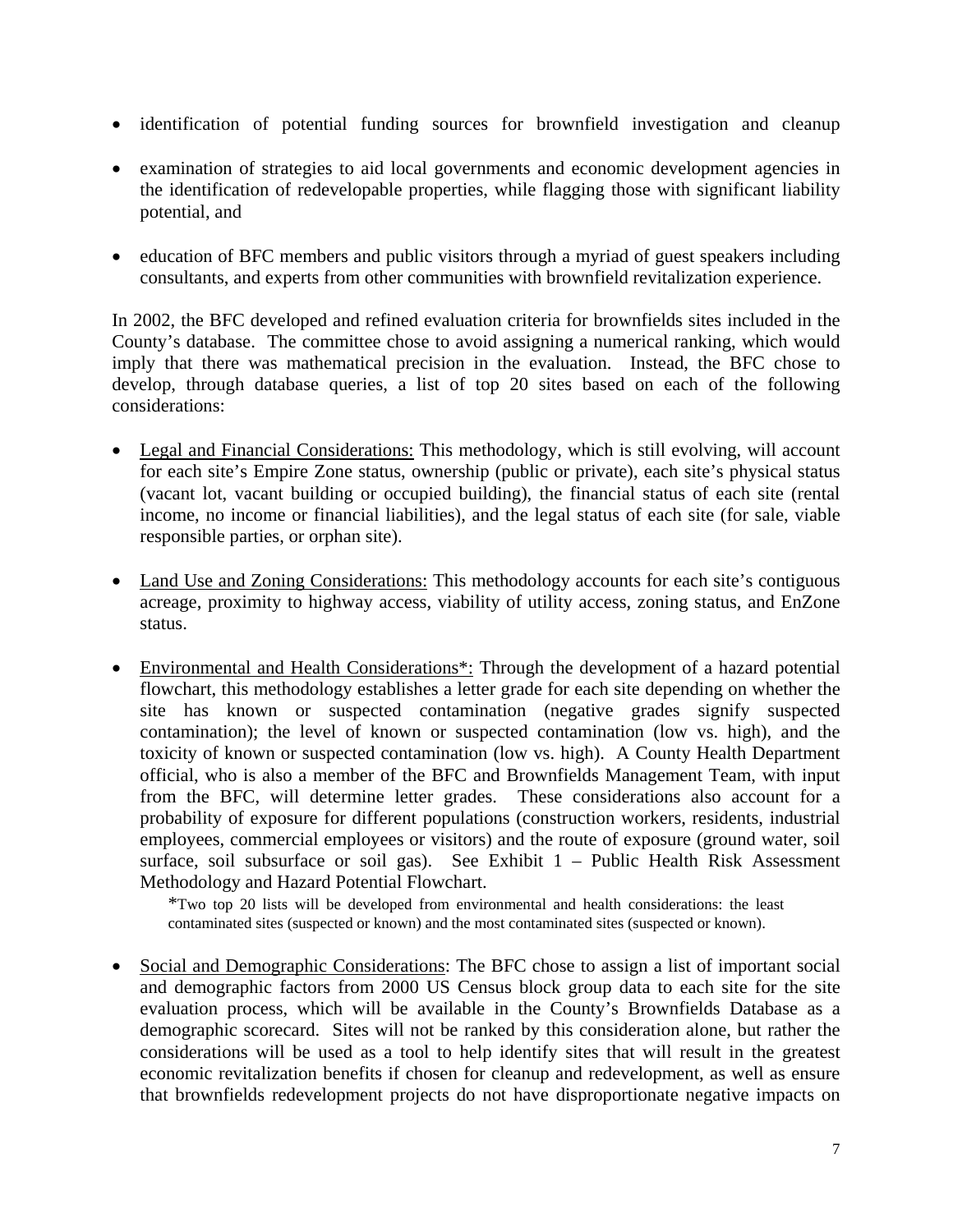economically disadvantaged and minority residents. Social and demographic factors found in the database include: total population, population density, number of housing units, percent nonwhite, residential vacancy rate, per capita income, poverty rate, percent of families below poverty with children under 5 years of age, and unemployment for each site's block group, and a comparison of each.

## **C. Brownfield Committee Role for Pilot**

Various tasks were outlined for completion by the EMC's BFC, in addition to the creation and implementation of this CPP, according to the EPA's approved work plan for this Pilot. They are as follows:

- Develop and finalize criteria to evaluate sites eligible for assistance under Pilot (described above in Section III, B)
- Evaluate sites for inclusion in the Pilot; report findings to Brownfields Management Team Sites under consideration must meet the EPA guidelines for Pilot funding, they must have redevelopment potential, and sites must further the goals of the BMTS Gateway Study and the Broome County The BCPlan (The BCPlan).

The BFC's previously developed criteria mentioned earlier, will lay the groundwork for future Brownfield Database site queries. The BFC will run additional sets of queries that will consider site eligibility requirements for the Pilot candidate sites.

• Review consultant's work for site assessments

The BFC will review each consultant's work for sites addressed under this Pilot. This will include review of Phase I and II reports for each site, and potentially Phase III reports (cleanup plan/cost estimates), as requested by the Brownfields Management Team. This will enable the Management Team to tap into the collective technical and legal expertise of the local environmental and professional community, as is represented on the BFC.

• Conduct series of public meetings.

The EMC BFC will conduct a general Brownfields informational meeting or "Open House" to educate the community-at-large by familiarizing them with the local brownfields situation, the EMC BFC history, the purpose of the Pilot, the site selection methodology, and invite their site nominations and end use ideas.

For each of the affected communities eventually targeted by the Pilot, two public meetings will be conducted, one pre-assessment and one post-assessment, to ensure redevelopment ideas are compatible with community goals. The public will have opportunities to share information they know about a targeted site or cluster of sites before an environmental site assessment (Phase I and II) is undertaken. Those targeted communities will also have opportunities to hear the results of the completed environmental site assessment and provide their feedback in a second community meeting.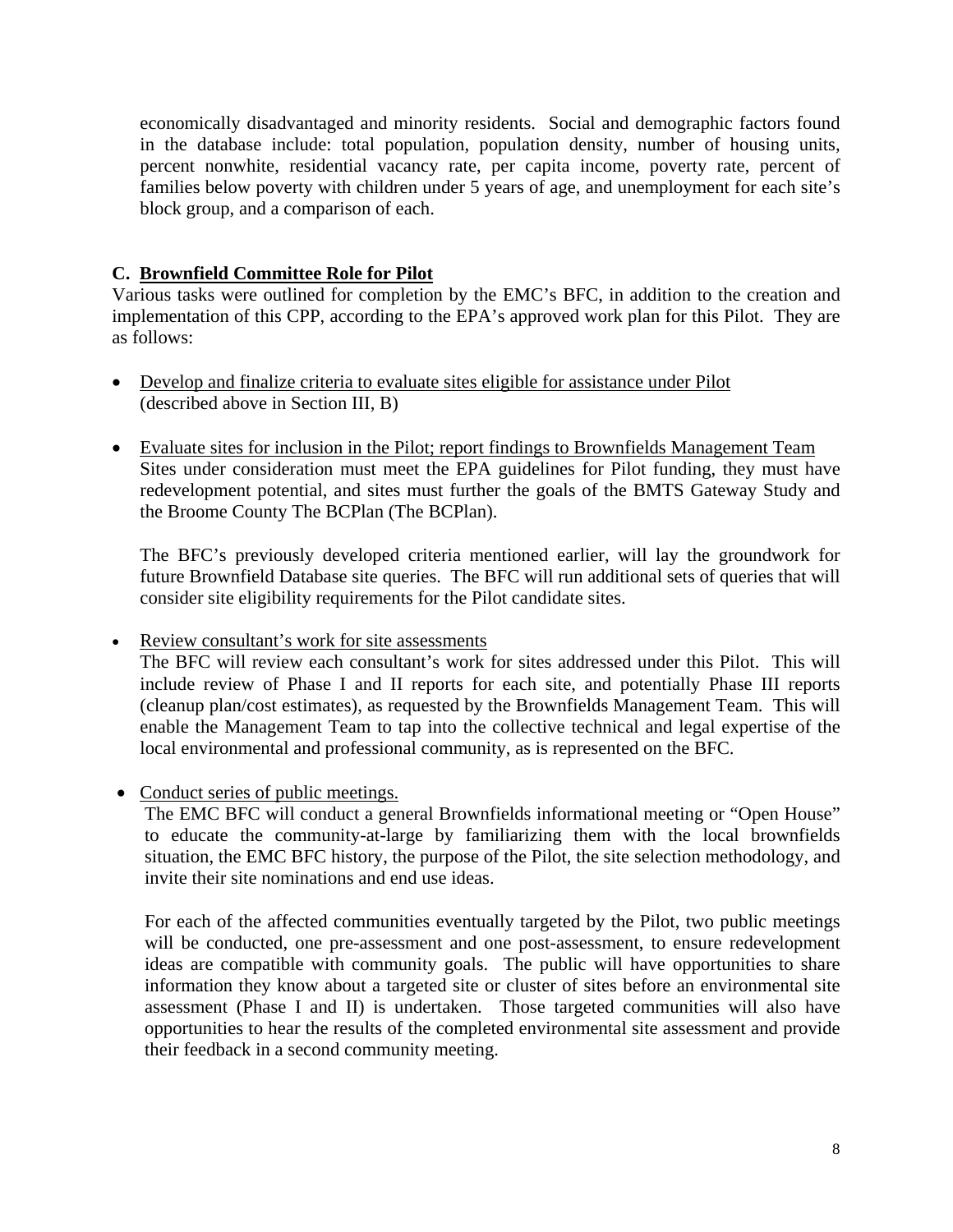### **D. Elements of the Citizen Participation**

## • EMC Brownfields Committee meetings

This multi-disciplinary, broad-based citizens group, as described earlier, will continue to meet monthly to monitor Pilot progress and provide guidance to the Brownfields Management Team. The EMC will continue to encourage individuals, and community and civic interests to participate in the regular meetings and information exchange activities of the BFC. EMC meetings are always open to the public. Meeting notifications are sent directly to the BFC's established list of interested and involved parties. In addition, notifications of meetings are posted regularly on community bulletin boards, in the local newspaper, and on the EMC's website.

#### • Stakeholder Identification

The EMC will use their extensive mailing and email outreach lists to inform individuals, community groups and agencies, and government entities about opportunities for involvement in brownfield decision-making and redevelopment plans. The Brownfields Management Team and the BFC will specifically identify individual landowners and neighborhood stakeholders adjacent to and in the surrounding area of a targeted brownfield using real property tax information records and GIS applications. These individuals, groups, and entities will be added to community outreach mail lists.

#### • Property Owner Outreach Meetings

Planning staff and municipal officials will conduct meetings with property owners of likely Pilot candidate sites. Based on the outcome of these meetings, they will prepare a list of candidate sites for consideration by the Brownfields Management Team.

#### • Community Meetings

In addition to the anticipated Brownfields Open House, two public meetings will be conducted for each site and/or cluster of sites, once the site candidate list is prepared. One pre-assessment meeting will be held to gather information from affected individuals and neighborhood community members, groups and civic organizations about a particular targeted site and/or cluster of sites. One post-assessment meeting will be organized to share the results of the phase I and II environmental assessments with the affected community and to solicit their input as to redevelopment plans.

The EMC will specifically solicit the participation of neighborhood stakeholders adjacent to and in the surrounding area of a targeted brownfield. As previously mentioned, property owner information will be collected through the use of real property tax information records and GIS applications. Invitations to participate will be distributed through the mail.

## • Informational Resources

Fact sheets, web resources, and contact lists will be prepared by the EMC to keep community stakeholders informed during the implementation of the Pilot. Through the help of local broadcast, print, and web-based media, and through the distribution of public notice flyers to public outlets, including libraries, community bulletin boards, neighborhood establishments, local schools and municipal offices, communities will be informed of opportunities for public involvement in Pilot activities. The EMC will also network with local organizations,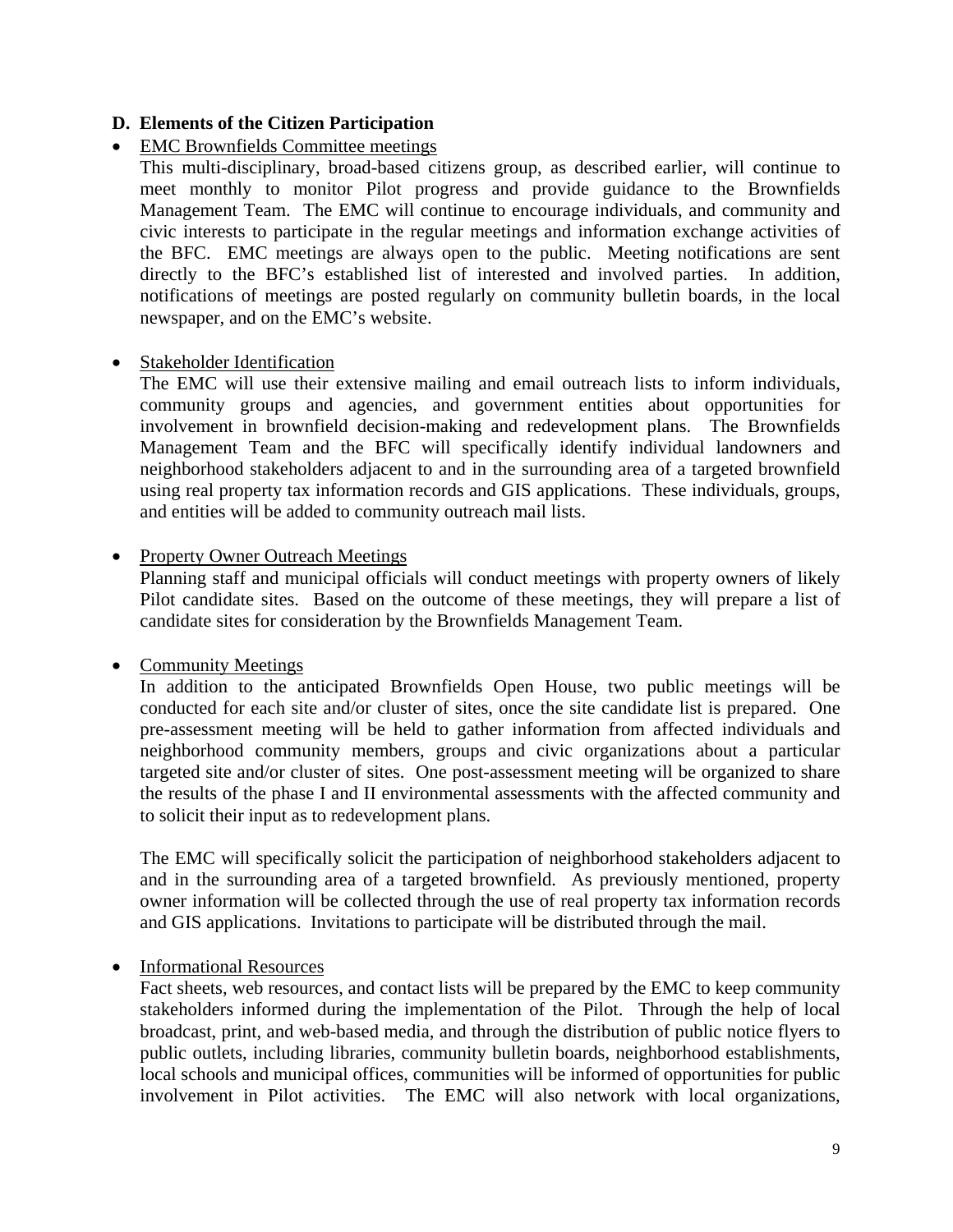community groups, and elected officials to request that they publicize meetings through their newsletters and electronic mailing lists.

### • Document Repositories

Informational documents related to Pilot activities will be housed in community libraries, municipal offices, and other convenient locations to ensure that information is readily accessible by community members interested in or affected by Pilot activities. Repositories will be in handicap accessible buildings that are located on or close to a mass-transit bus line, whenever possible.

Created 12/02 by BFC Adopted 3/03 by EMC Revised 3/04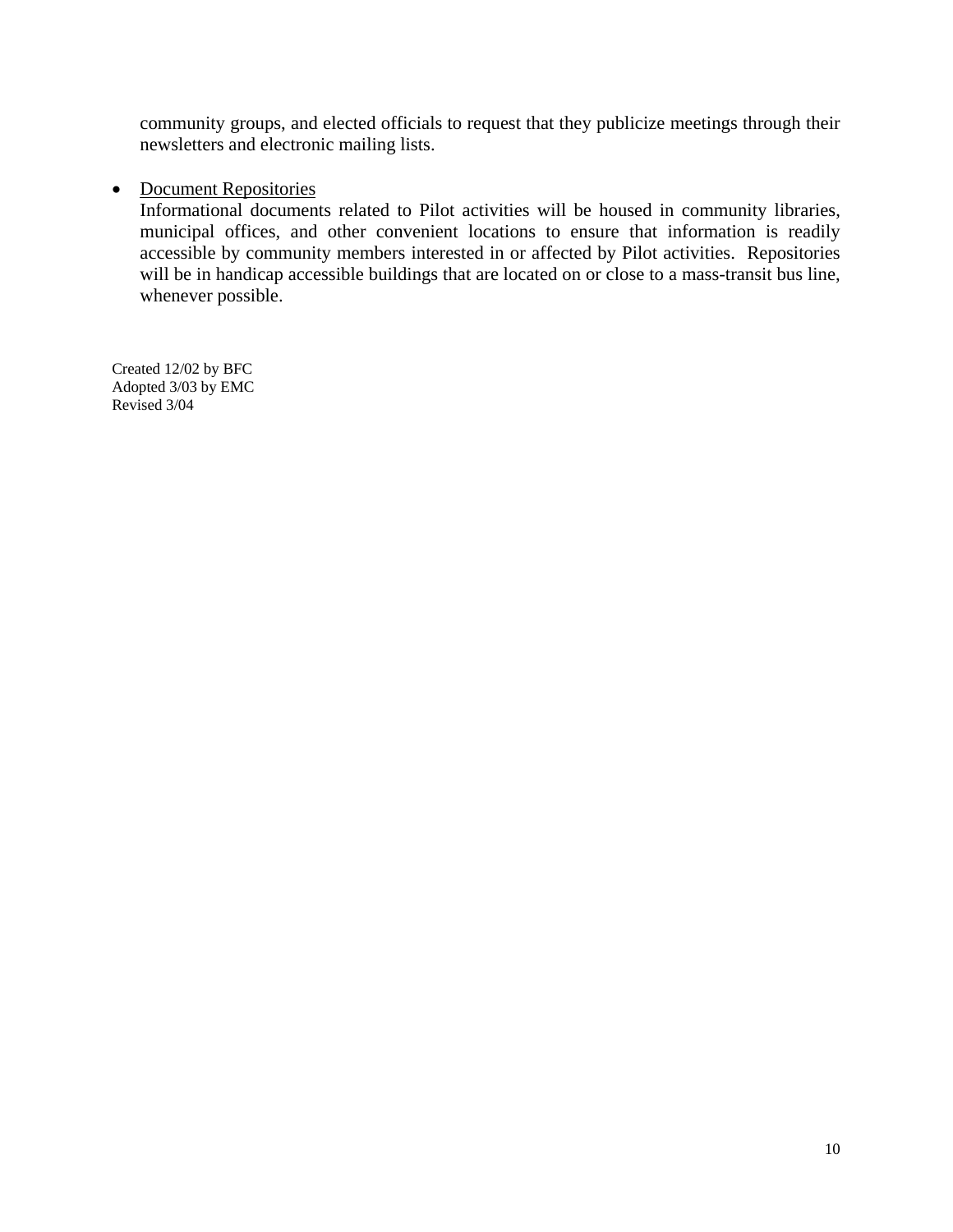# **Broome County Brownfields Assessment Pilot**

## **DRAFT Community Participation Plan**

# **EXHIBIT 1**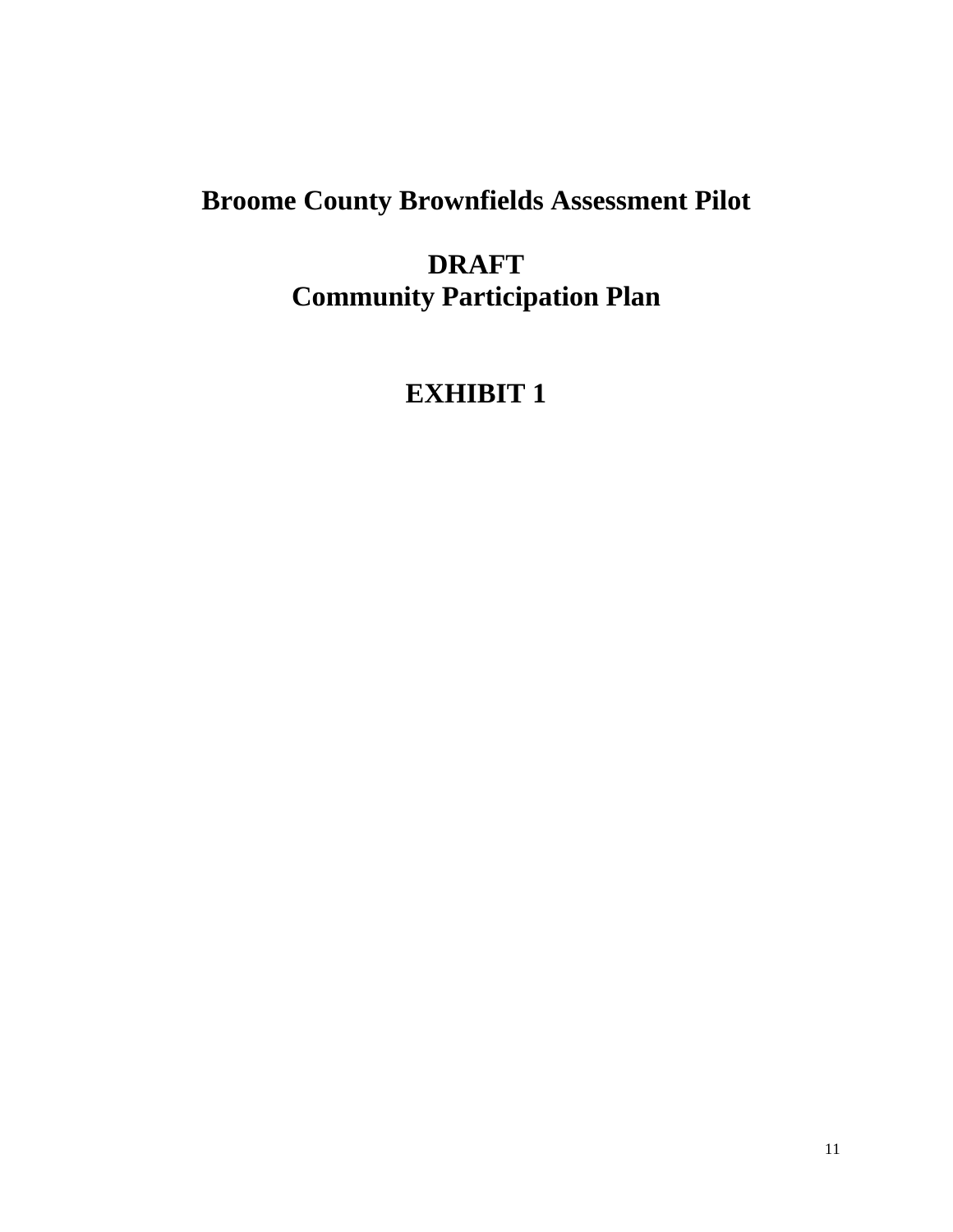Broome County Environmental Management Council Brownfields Committee

## **Public Health Risk Assessment Methodology**

## **DRAFT**

One of the ways to rank properties identified as brownfields is according to their potential impacts on public health. The public health evaluation methodology used should be transparent so that everyone interested in the process understands it. The risk of adverse health effects depends on the toxicity of the substance and the exposure of an individual to that substance. Exposure requires that there is a route through which the individual encounters the substance. The three aspects evaluated in assessing risk are, therefore, the toxicant, the route, and the receptor (human).

Since people are expected to work or live at a redeveloped brownfield site, we are assuming that there will be a receptor. This methodology proposes to evaluate the toxicity and the route (pathway). Banding levels ranging from A through D will be assigned for different conditions, with A being the least likely to result in an adverse health effect and D being the most likely to result in an adverse health effect. There will also be two categories of exposure, namely no data available and data available. The no data exposure category will be used when the contaminants have not been directly measured, but certain classes of chemicals are suspected of being present because of past activities carried out on the site. The data available exposure category will be used when the chemicals on the site have been identified through laboratory testing.

If a site is in the data available exposure category, it can have the following rankings:

- A solid waste and low toxicity
- B low contaminant levels and low contaminant toxicity
- C low contaminant levels/high contaminant toxicity or high contaminant levels/low contaminant toxicity
- D high contaminant levels and high chemical toxicity

If a site is in the no data available category, it can have the following rankings:

- B- suspected solid waste with a low toxicity
- C- suspected low contaminant levels or suspected low contaminant toxicity
- D- suspected high contaminant levels and suspected high contaminant toxicity

Note: One example of solid waste would be construction and demolition  $(C & D)$  debris meeting the NYCRR Part 360 definition.

Because the information available about contaminants at brownfield sites is extremely variable, the first step in characterizing the hazard potential of a site (the toxicity and location of contaminants) is to evaluate the type of information. Sites where there is no quantitative information have more uncertainty associated with them. For example, a dumpsite that has not been used for many years and at which there has been no sampling, or a foundry at which there has been no surface or subsurface sampling performed. These sites are ranked as B-, C-, or D-.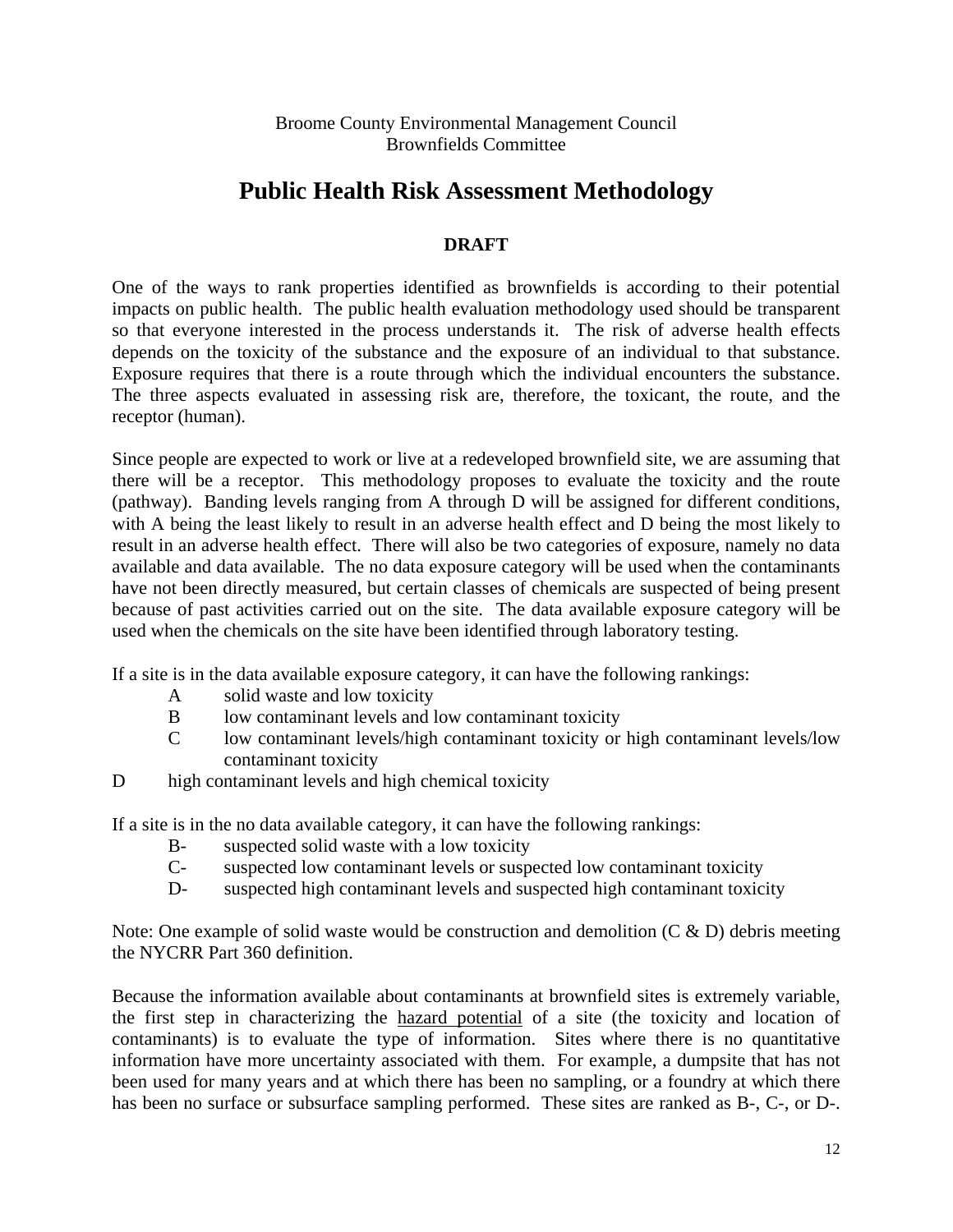Sites where sampling has been performed and there is some quantitative information about the contaminants are ranked A, B, C or D, depending on the toxicity and the amount of toxicant present.

Identification of exposure pathways is important when preparing brownfield sites for people to inhabit. The route will be classified according to where contaminant is located. There are four main locations where contaminants can be found on brownfield sites:

- 1. ground water
- 2. soil surface
- 3. sub-surface soils
- 4. soil gas

Exposure potential depends on the contaminant location and site user activity. For example, construction workers and utility people are generally at greater risk than visitors to and inhabitants of the site after it has been developed. Based on future uses, and because clean-up levels, by definition of a brownfield, are often not to specified health standards, it is critical to provide appropriate barriers to prevent exposure to the occupants of a redeveloped brownfield site. Although use of appropriate barriers will offer protection to future occupants, they will not protect those who install them. Whether people live on a site or simply work at/on a site affects their exposure potential.

The final risk assessment, therefore, takes into consideration both the hazard potential and the exposure potential and places the risk into three bands of high, medium, or low risk, illustrating the potential impact on public health.